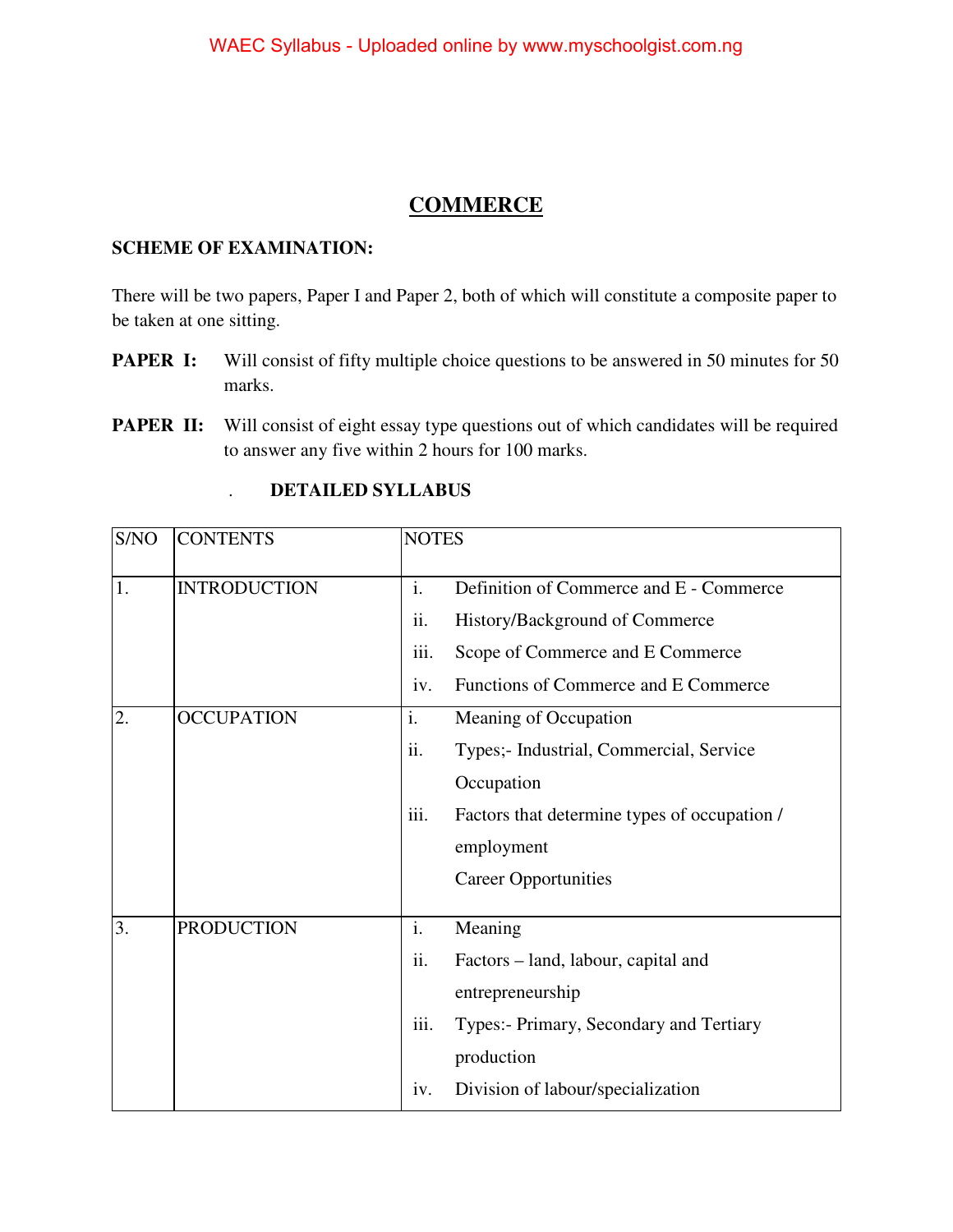|    |                           |      | meaning                                           |
|----|---------------------------|------|---------------------------------------------------|
|    |                           |      | types                                             |
|    |                           |      | advantages and disadvantages,                     |
|    |                           |      | limitation                                        |
|    |                           | V.   | Inter-relationship between production and         |
|    |                           |      | exchange                                          |
| 4. | <b>BUSINESS UNITS</b>     | i.   | Meaning and objectives of business                |
|    |                           | ii.  | Forms of business units                           |
|    |                           |      | — Sole proprietorship,                            |
|    |                           |      | - Partnership,                                    |
|    |                           |      | - Co-operative Societies,                         |
|    |                           |      | - Credit Union and Thrift Societies,              |
|    |                           |      | — Public enterprises,                             |
|    |                           |      | — Companies -                                     |
|    |                           | iii. | Types, Formation, characteristics, comparison,    |
|    |                           |      | advantages and disadvantages                      |
|    |                           | iv.  | Sources of capital of each forms of business      |
|    |                           | V.   | Meaning and purpose of                            |
|    |                           |      | - Amalgamations,                                  |
|    |                           |      | Mergers and acquisitions                          |
|    |                           |      | Trust,                                            |
|    |                           |      | Holding companies and Subsidiaries                |
|    |                           |      | Consortium and Cartel                             |
|    |                           | vi.  | Dissolution/Liquidation of Companies/Partnership. |
| 5. | <b>TRADE ASSOCIATIONS</b> |      | Aims and functions of                             |
|    |                           | i.   | <b>Trade Association</b>                          |
|    |                           | ii.  | Chamber of Commerce, Employers Association        |
|    |                           | iii. | <b>Consumer Association/Consumerism</b>           |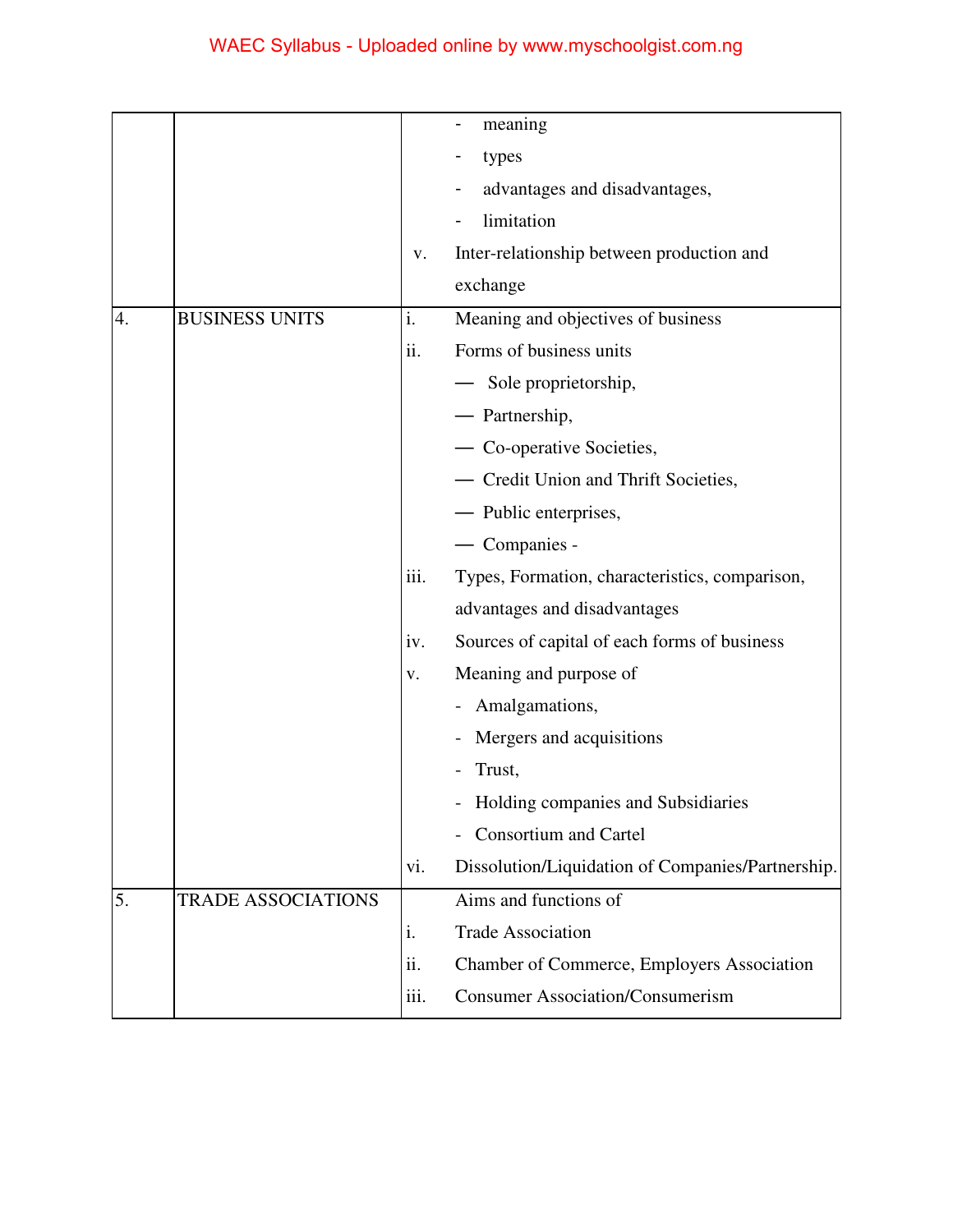| 6. | <b>BUSINESS CAPITAL AND</b> | i.                 | Meaning and types -                                |
|----|-----------------------------|--------------------|----------------------------------------------------|
|    | <b>PROFITS</b>              |                    | Authorized/Registered/Normal capital, called-up,   |
|    |                             |                    | paid-up capital, capital owned, liquid/circulating |
|    |                             |                    | capital                                            |
|    |                             | ii.                | Credit - Meaning, Sources, Instrument and          |
|    |                             |                    | Functions                                          |
|    |                             | iii.               | Calculation of working capital, the Importance of  |
|    |                             |                    | working capital                                    |
|    |                             | iv.                | Profits - Meaning, types and calculation of profit |
|    |                             | V.                 | Turnover - Meaning, calculations and factors       |
|    |                             |                    | affecting turnover.                                |
| 7. | <b>TRADE</b>                |                    | Purpose and branches of trade -                    |
|    | <b>HOME TRADE</b><br>(a)    |                    | Home Trade and Foreign Trade – Meaning and         |
|    |                             | <b>Differences</b> |                                                    |
|    |                             |                    |                                                    |
|    |                             | i.                 | Retail trade:                                      |
|    |                             |                    | Functions of retailer                              |
|    |                             |                    | Factors to consider in starting a retail business  |
|    |                             |                    | Reasons for success/failure of retail business.    |
|    |                             | ii.                | Small scale and large scale retailing -            |
|    |                             |                    | Types of Retail Outlets,                           |
|    |                             |                    | Unit shops, Stalls, Hawkers, Kiosks, Mobile        |
|    |                             |                    | shops, Supermarket, Chain Stores, Department       |
|    |                             |                    | Stores, Shopping malls, Hypermarkets and           |
|    |                             |                    | Mail Order business                                |
|    |                             |                    | The main characteristics of each.                  |
|    |                             |                    | Advantages and disadvantages.                      |
|    |                             |                    | Modern trends in retailing – branding, self        |
|    |                             |                    | service, Vouchers. Vending machines, credit        |
|    |                             |                    | cards.                                             |
|    |                             | iii.               | Wholesale trade - Functions of Wholesalers Types   |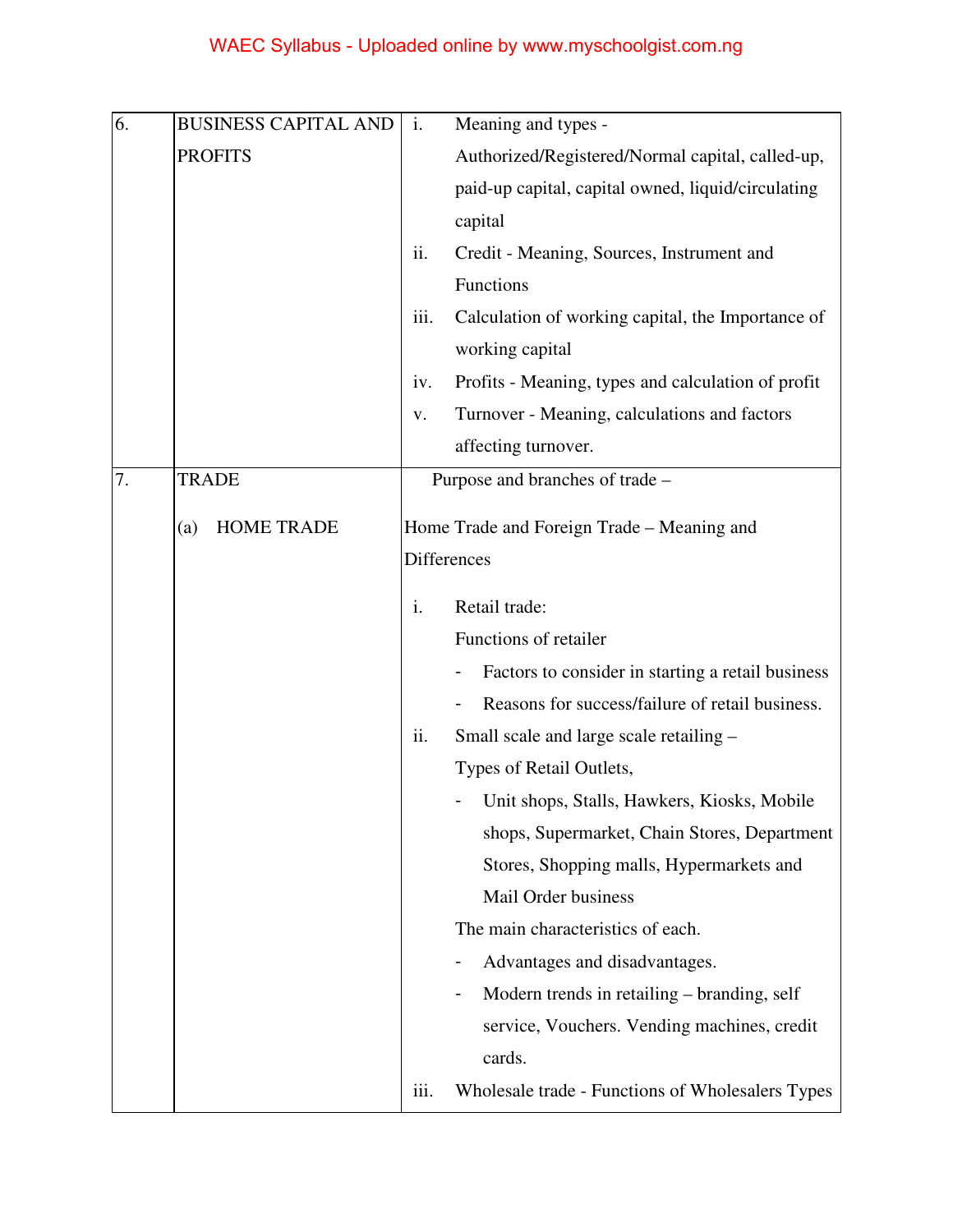|                             |                     | of Wholesalers. Factors. Merchant and agent            |
|-----------------------------|---------------------|--------------------------------------------------------|
|                             |                     | Wholesalers                                            |
|                             | iv.                 | Factor making for elimination and survival of          |
|                             |                     | middlemen                                              |
|                             | V.                  | <b>Channel of Distribution:</b>                        |
|                             |                     | Meaning, Types.                                        |
|                             |                     | Factors for choice of Channel                          |
| <b>FOREIGN TRADE</b><br>(b) | i.                  | Meaning -                                              |
|                             |                     |                                                        |
|                             |                     | Types: Import, export and entreport                    |
|                             | $\ddot{\mathbf{i}}$ | Basic concept in International trade - terms of trade, |
|                             |                     | balance of trade, balance of payment -favourable,      |
|                             |                     | unfavourable, visible and invisible items, bilateral   |
|                             |                     | and multilateral agreements and counter trade          |
|                             | iv.                 | <b>Advantages and Disadvantages</b>                    |
|                             | v.                  | Barriers to Foreign trade -                            |
|                             | vi.                 | Tariffs-                                               |
|                             |                     | Meaning                                                |
|                             |                     | Reason for tariffs,                                    |
|                             | vii.                | Functions of port and Airports Authorities,            |
|                             |                     | Customs and Excise Authority and Shipping,             |
|                             |                     | Clearing and forwarding Agents. Exports                |
|                             |                     | promotion Council.                                     |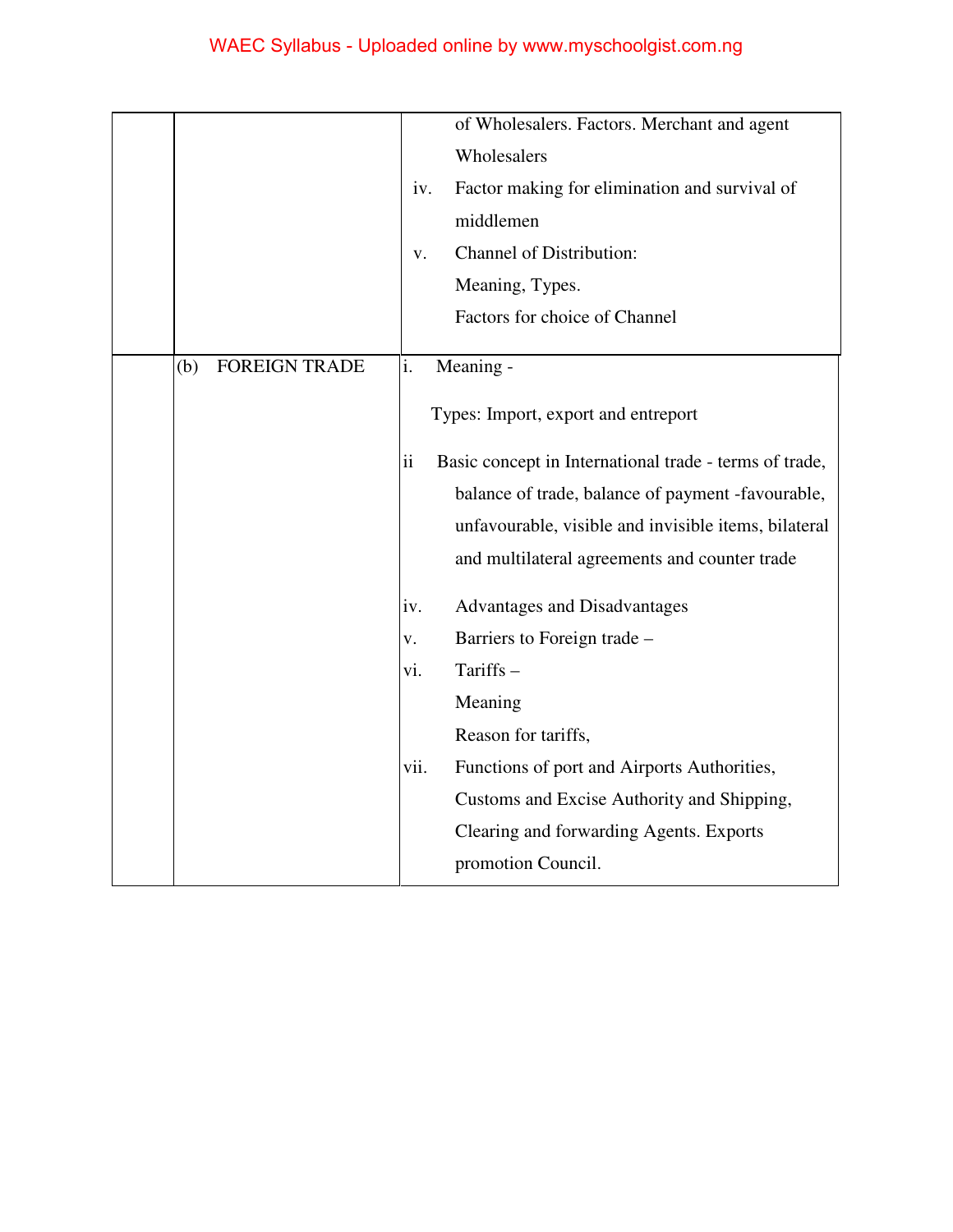| 8  | PURCHASE AND SALE   | $\mathbf{i}$ . | Procedure and documents used in business -          |
|----|---------------------|----------------|-----------------------------------------------------|
|    | OF GOODS IN HOME    |                | Order, Indent, Consular Invoice, Ordinary Invoice,  |
|    | AND FOREIGN TRADE   |                | Credit/Debit notes, Proforma Invoice, Letter of     |
|    |                     |                | hypothecation, documentary credit, certificate of   |
|    |                     |                | origin, certificate of inspection, insurance        |
|    |                     |                | certificate.                                        |
|    |                     | ii.            | Price Quotation - Trade discount, Cash discount,    |
|    |                     |                | Quantity discount, COD, CWO, CIF, FOB, E &          |
|    |                     |                | OE, Ex-works, LOCO, FAS, FOR and Franco             |
|    |                     | iii.           | Terms of Payment: Cash/Spot Payment, Purchase       |
|    |                     |                | and deferred payment.                               |
|    |                     | iv.            | Means of payment - Legal tender – (bank notes       |
|    |                     |                | and coins), cheques, standing order, bank draft,    |
|    |                     |                | stamps, postal-orders, money orders, bills of       |
|    |                     |                | exchange and promissory Note, mail transfer,        |
|    |                     |                | traveller's cheques, telegraphic transfer. Epayment |
| 9. | <b>FINANCE AND</b>  | i.             | Meaning                                             |
|    | <b>FINANCIAL</b>    |                |                                                     |
|    |                     | ii.            | Evolution/History                                   |
|    | <b>INSTITUTIONS</b> |                |                                                     |
|    | A. MONEY            | iii.           | Forms                                               |
|    |                     | 1V.            | Qualities and functions.                            |
|    |                     | i.             | Types of Banks - Central Bank, Commercial           |
|    |                     |                | Banks and other specialized banks e.g.              |
|    |                     |                | Development Bank, Mortgage Bank, Building           |
|    |                     |                | Society, Micro finance institutions, - their        |
|    | <b>B. BANKS</b>     |                | features and Functions.                             |
|    |                     |                | Bureau-de-change (Meaning and Functions)            |
|    |                     | ii.            | $E.$ Banking $-$                                    |
|    |                     |                | Meaning,                                            |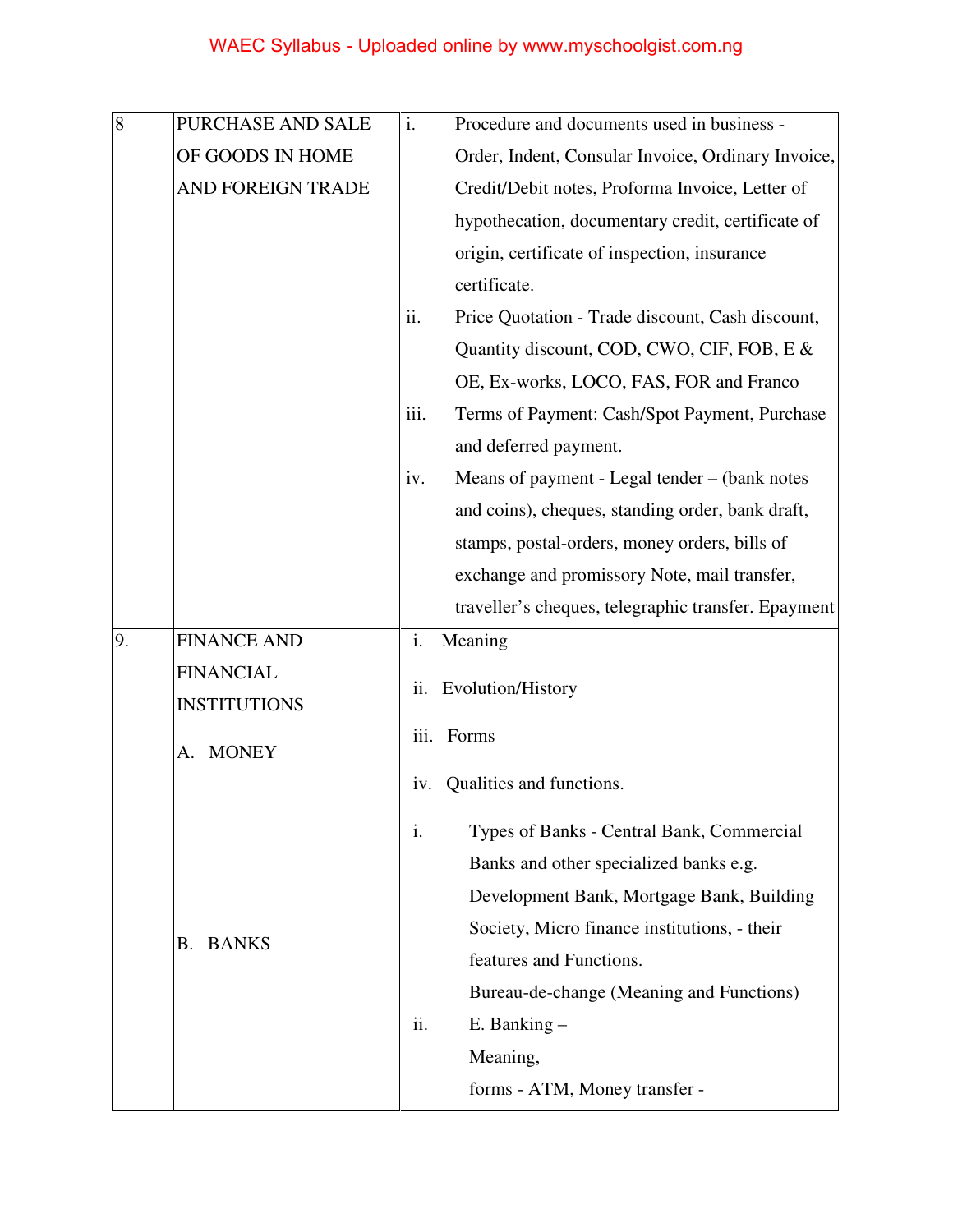|              | E Payment – online transfer                                                                                                                                                                                                                                                                             |
|--------------|---------------------------------------------------------------------------------------------------------------------------------------------------------------------------------------------------------------------------------------------------------------------------------------------------------|
|              | iii.<br>Types of Accounts: Current, Savings and Fixed<br>Deposit Account - Their main features<br>Meaning and basic principles -<br>i.<br>utmost good faith, insurable interest, indemnity<br>and subrogation, Contribution and proximate<br>cause<br>Types of Insurance<br>ii.<br>life Insurance<br>a. |
| C. INSURANCE | Whole life Assurance<br>Endowment<br>$\overline{\phantom{0}}$<br>Non life Insurance<br>b.<br>Motor vehicle<br>$\overline{\phantom{0}}$                                                                                                                                                                  |
|              | Fire<br>Fidelity<br>$\overline{\phantom{0}}$                                                                                                                                                                                                                                                            |
|              | Burglary/Robbery/Theft<br>$\overline{\phantom{0}}$<br>Accidents<br>$\qquad \qquad \blacksquare$<br><b>Consequential Loss</b><br>$\qquad \qquad \blacksquare$                                                                                                                                            |
|              | Marine<br>$\overline{\phantom{0}}$<br>Types of Risk<br>c.                                                                                                                                                                                                                                               |
|              | i.<br>Insurable Risk e.g. fundamental risks<br>Pure risk                                                                                                                                                                                                                                                |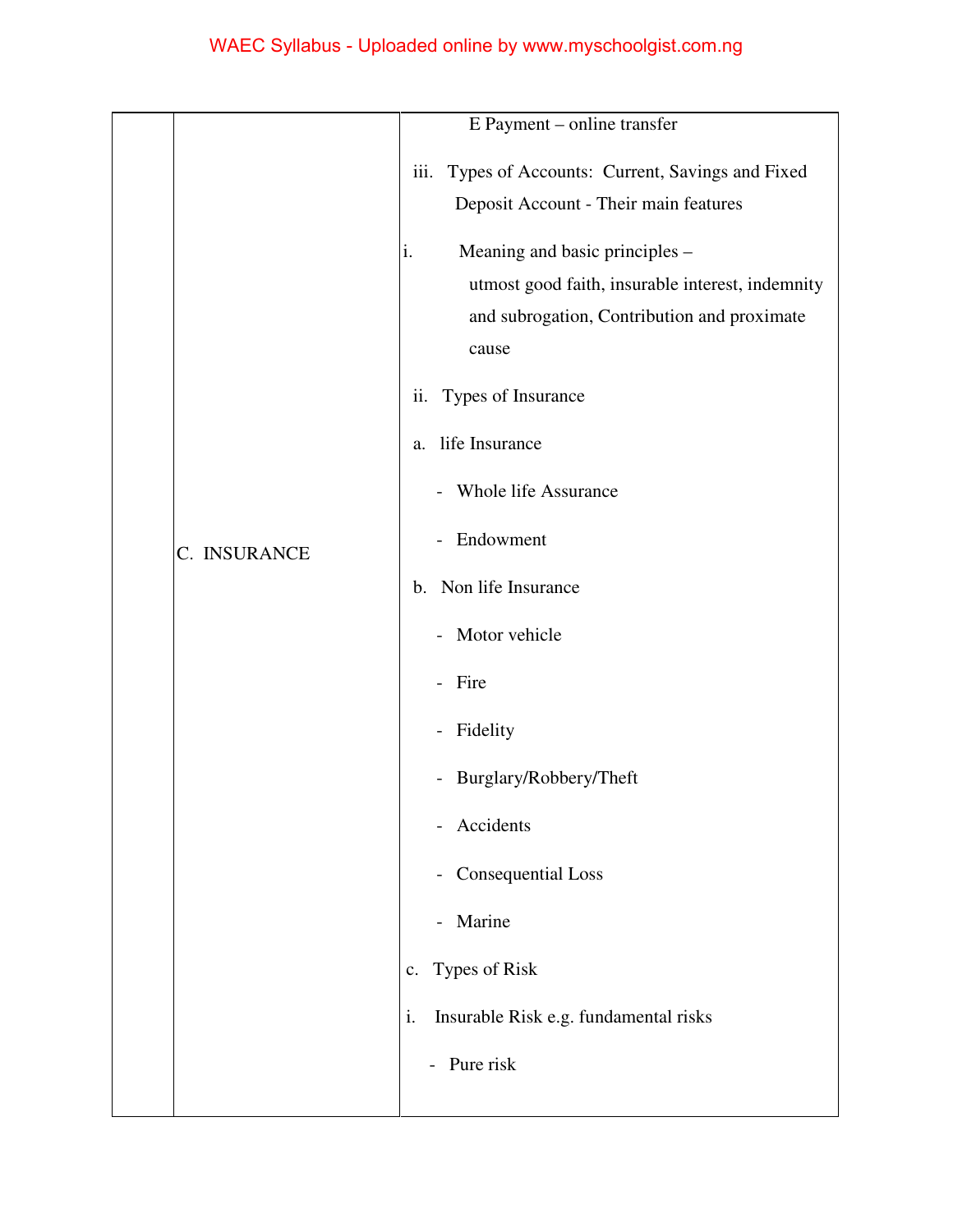|  |                   | Particular risk                                                                                                                                |
|--|-------------------|------------------------------------------------------------------------------------------------------------------------------------------------|
|  |                   |                                                                                                                                                |
|  |                   |                                                                                                                                                |
|  |                   | Uninsurable risk<br>ii.                                                                                                                        |
|  |                   | speculative risk                                                                                                                               |
|  |                   | Importance of Insurance to business and individual.<br>d.                                                                                      |
|  |                   | e. Procedure for taking an Insurance Policy.                                                                                                   |
|  |                   | Underwriting - meaning<br>f.                                                                                                                   |
|  |                   | Re-insurance - Meaning and purpose<br>g.                                                                                                       |
|  |                   | Meaning<br>i.                                                                                                                                  |
|  |                   | ii.<br>Functions                                                                                                                               |
|  |                   | Methods of raising funds by companies - offer for<br>111.<br>sale, offer for subscription, rights issue, private<br>placement, issue by tender |
|  |                   |                                                                                                                                                |
|  |                   | Second tier Security market                                                                                                                    |
|  |                   | meaning and functions<br>i.                                                                                                                    |
|  |                   | ii. Advantages to Companies/Public                                                                                                             |
|  | D. CAPITAL MARKET | iii. Requirement for listing                                                                                                                   |
|  |                   | i. Meaning and functions,                                                                                                                      |
|  |                   | Importance<br>ii.                                                                                                                              |
|  |                   | iii.<br>Transactions on the stock exchange                                                                                                     |
|  |                   | Speculators - Meaning and Types<br>1V.                                                                                                         |
|  |                   | Types of Security - Shares, Stock, Bond gilt edge,<br>v.                                                                                       |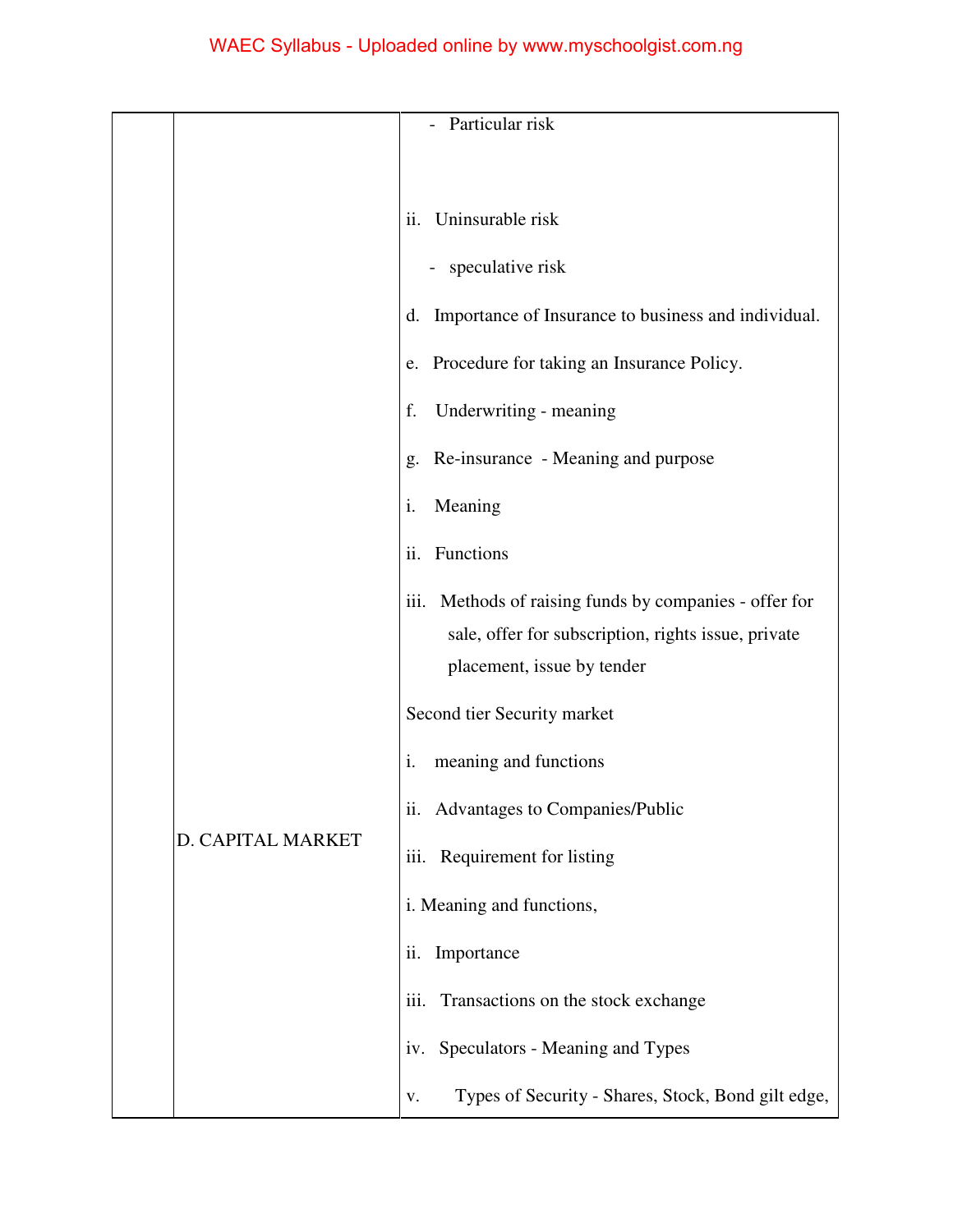|     |                          | debentures/Convertible loans                               |
|-----|--------------------------|------------------------------------------------------------|
|     |                          |                                                            |
|     |                          | Meaning<br>i.                                              |
|     |                          | Types of tradable commodities<br>ii.                       |
|     |                          |                                                            |
|     | E. STOCK EXCHANGE        | Requirements for trading - Grading, Standardizing,<br>111. |
|     |                          | Warehousing, Clearing system                               |
|     | (first tier)             |                                                            |
|     |                          | Method of Trading - open outcry and electronic<br>1V.      |
|     |                          | mechanisms                                                 |
|     |                          | Benefit of Commodity exchange<br>V.                        |
|     |                          |                                                            |
|     |                          |                                                            |
|     |                          |                                                            |
|     |                          |                                                            |
|     | F. COMMODITY             |                                                            |
|     | <b>EXCHANGE</b>          | (i)<br>Meaning                                             |
|     |                          | Importance<br>(ii)                                         |
|     |                          | (iii)<br>Choice of transport                               |
|     |                          | (iv)<br>Forms                                              |
|     |                          | Land<br>(a)                                                |
|     |                          | Water<br>(b)                                               |
|     |                          | Air<br>(c)                                                 |
|     |                          | (d) Pipeline                                               |
|     |                          |                                                            |
|     |                          | Advantages and disadvantage of each form<br>(v)            |
|     |                          |                                                            |
| 10. |                          | Documents - Waybills, Consignment note, tickets<br>(vi)    |
|     | TRANSPORT, TOURISM,      | and manifest                                               |
|     | <b>COMMUNICATION</b> and | Meaning<br>(i)                                             |
|     |                          | Advantages and disadvantages<br>(ii)                       |
|     | WAREHOUSING              | Meaning<br>(i)                                             |
|     | A. TRANSPORT,            | (ii)<br>Types - Oral. Written, Visual, Non-verbal, Non-    |
|     |                          |                                                            |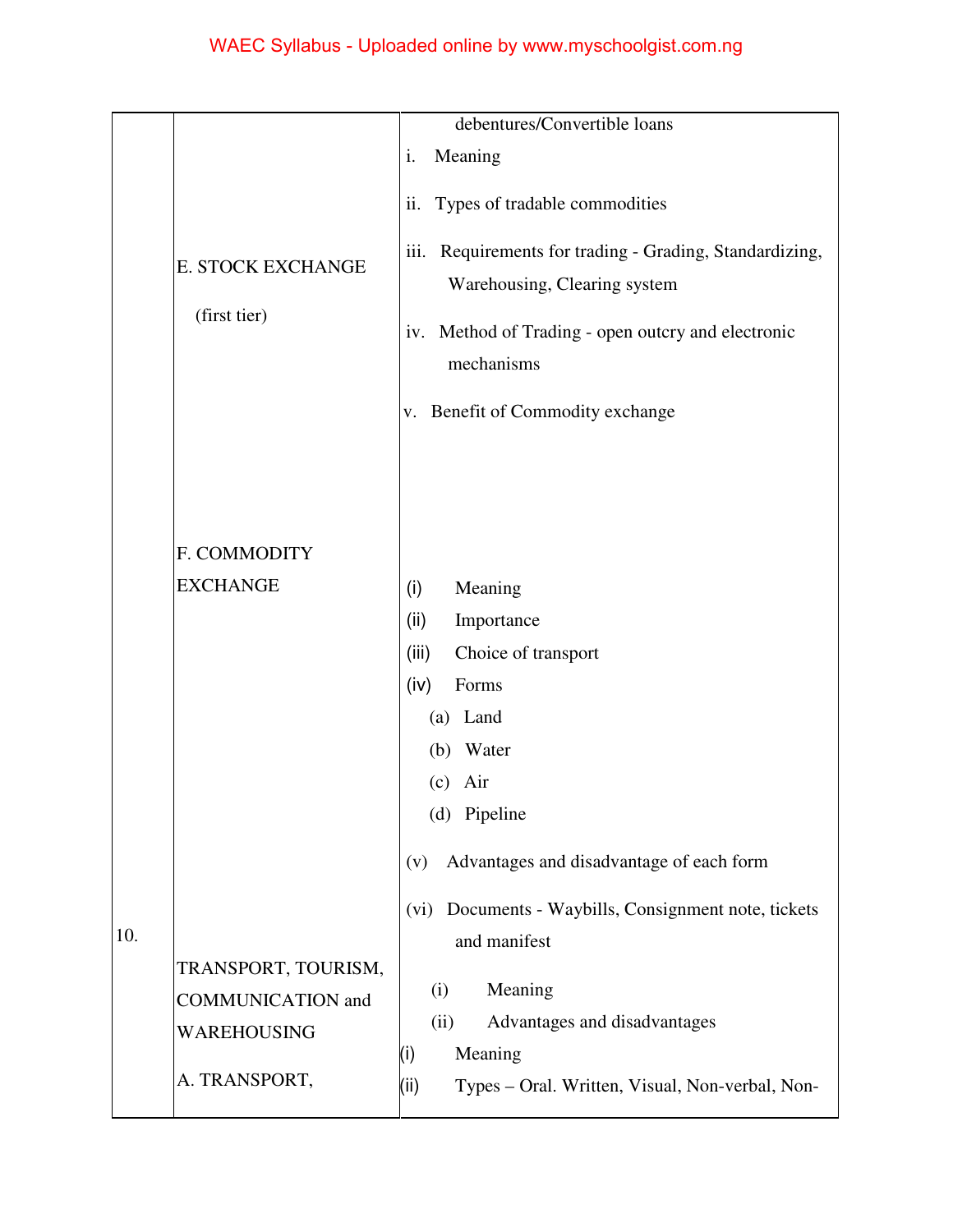|                   | visual, Traditional,                                 |
|-------------------|------------------------------------------------------|
|                   | (iii)<br><b>Advantages and Disadvantages</b>         |
|                   | (iv)<br>Importance and services of Post Office       |
|                   | $(\vee)$<br>Courier Agencies and other communication |
|                   | agencies - Telephone system, satellite services,     |
|                   | internet- E-mail                                     |
|                   | <b>Computer Appreciation</b><br>(vi)                 |
|                   | - meaning,                                           |
|                   | - component parts,                                   |
|                   | - advantages and disadvantages.                      |
|                   | Meaning<br>(i)                                       |
|                   | Importance<br>(ii)                                   |
|                   | Functions<br>(iii)                                   |
|                   | <b>Types</b><br>(iv)                                 |
| <b>B. TOURISM</b> | Advantages<br>(v)                                    |
|                   |                                                      |
| C COMMUNICATION   |                                                      |
|                   |                                                      |
|                   |                                                      |
|                   |                                                      |
|                   |                                                      |
|                   |                                                      |
|                   |                                                      |
|                   |                                                      |
|                   |                                                      |
|                   |                                                      |
|                   |                                                      |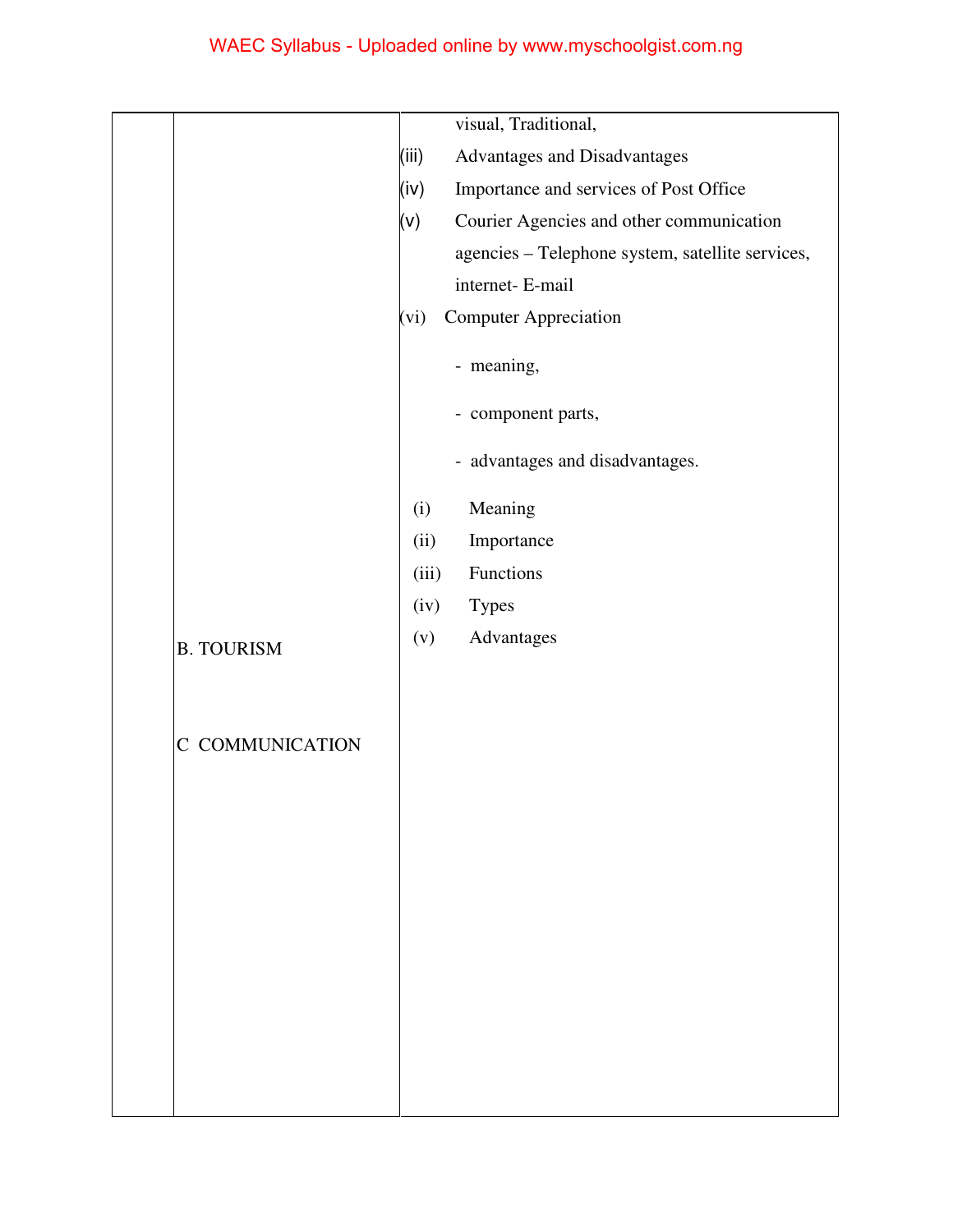|     | D. WAREHOUSING                             |                                                                                                                                                               |
|-----|--------------------------------------------|---------------------------------------------------------------------------------------------------------------------------------------------------------------|
| 11. | <b>ADVERTISING</b>                         | Meaning<br>(i)                                                                                                                                                |
|     |                                            | (ii)<br>Roles, advantages and disadvantages                                                                                                                   |
|     |                                            | Types - informative, persuasive, Competitive,<br>(iii)<br>mass/specific                                                                                       |
|     |                                            | Methods - direct and indirect<br>(iv)                                                                                                                         |
|     |                                            | Media-meaning, choice and types<br>(v)                                                                                                                        |
| 12  | <b>INTRODUCTION TO</b><br><b>MARKETING</b> |                                                                                                                                                               |
|     | A. MARKETING                               | Meaning<br>(i)                                                                                                                                                |
|     |                                            | Importance<br>(ii)                                                                                                                                            |
|     |                                            | Functions<br>(iii)                                                                                                                                            |
|     |                                            | Differences between market and marketing,<br>(iv)<br>market and marketing research.                                                                           |
|     |                                            | The Marketing mix 4ps                                                                                                                                         |
|     | <b>B.</b> Marketing Concept                | Meaning<br>(i)<br>Components<br>(ii)<br>Products,<br>$\qquad \qquad \blacksquare$<br>price,<br>place and<br>promotion<br>Meaning<br>(i)<br>Importance<br>(ii) |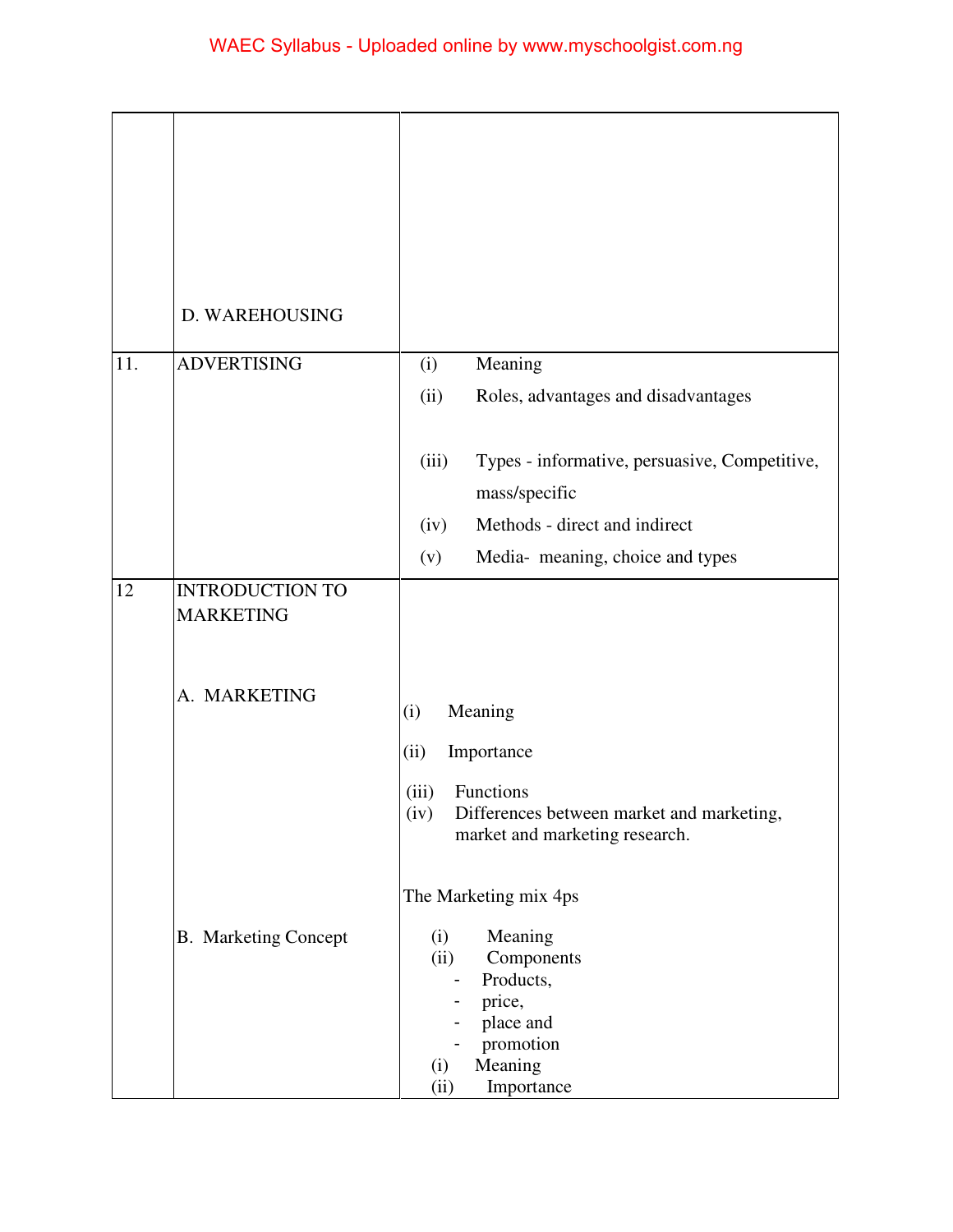|     | C. Customer Services                           | Types – Pre and after sales services<br>(i) Meaning<br>(ii) Methods<br>Trade fairs, exhibitions, gifts, demonstration<br>Personal Selling<br>Meaning<br>Importance                                                                                                                                                                                       |
|-----|------------------------------------------------|----------------------------------------------------------------------------------------------------------------------------------------------------------------------------------------------------------------------------------------------------------------------------------------------------------------------------------------------------------|
|     | D. Sales Promotion                             |                                                                                                                                                                                                                                                                                                                                                          |
| 13. | <b>LEGAL ASPECT OF</b><br><b>BUSINESS</b>      | (i) Contract<br>- Meaning -                                                                                                                                                                                                                                                                                                                              |
|     | Areas of law that relate to<br><b>Business</b> | - Elements of a valid contract<br>- Discharge of a contract                                                                                                                                                                                                                                                                                              |
|     |                                                | Agency<br>(ii)<br>Meaning<br>Creation<br>Duties and responsibilities of principals and<br>agents<br>Termination<br>Sales of goods Act<br>(iii)<br>Hire Purchase Act<br>(iv)<br>Rights and Obligations of employer and Employee<br>(v)<br>Government regulation of Business - patents,<br>(vi)<br>copyright. Trade mark<br>(vii) Registration of Business |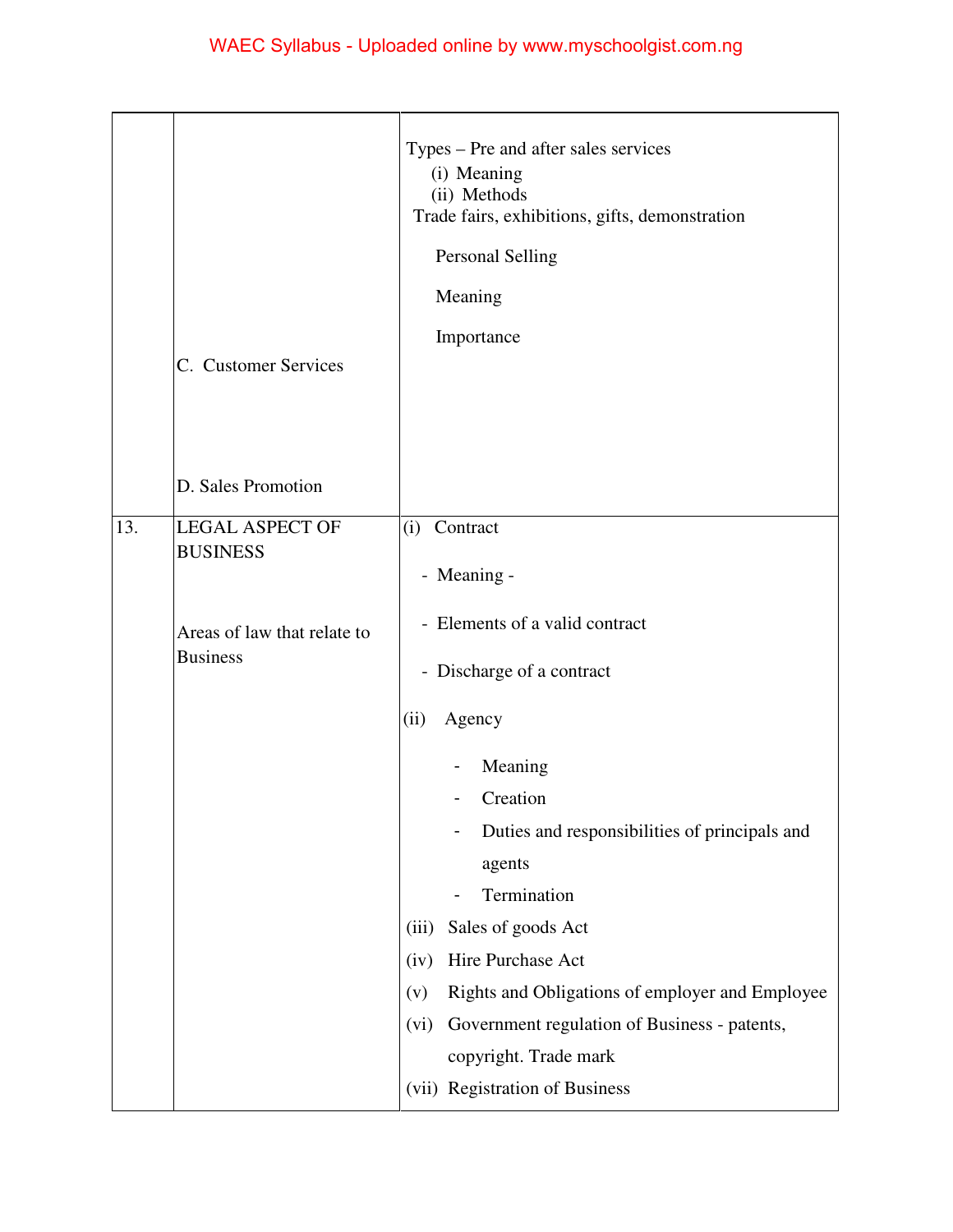|     |                              | Meaning and uses                                      |
|-----|------------------------------|-------------------------------------------------------|
|     |                              | Meaning<br>(i)                                        |
|     |                              | (ii) Need for protection                              |
|     |                              | Means of protection<br>(iii)                          |
|     |                              | Consumerism<br>(iv)                                   |
|     |                              | Meaning                                               |
|     |                              | Means, Instrument of protection                       |
|     |                              | Government Legislation - food and drugs Act standard  |
|     |                              | organization Act - Price Control Act - Factory, Shops |
|     |                              | and Offices Act – Product quality                     |
|     |                              |                                                       |
|     | <b>Consumer Protection</b>   |                                                       |
| 14. | Government policies relating |                                                       |
|     | to business                  |                                                       |
|     | A. Commercialsation          | Meaning and Reasons<br>(i)                            |
|     | <b>B.</b> Privatisation      | (ii)<br>Advantages and disadvantages                  |
|     | C. Deregulation              | (iii)<br>Comparison/differences                       |
|     |                              |                                                       |
| 15. | <b>INTRODUCTION TO</b>       | i.<br>Meaning                                         |
|     | <b>BUSINESS</b>              | Objectives of business<br>ii.                         |
|     | <b>MANAGEMENT</b>            |                                                       |
|     |                              | Meaning of Business Management<br>iii.                |
|     |                              | iv. Functions                                         |
|     |                              | <b>Business Resources</b><br>V.                       |
|     |                              | - Man, Money, Materials Opportunities/Goodwill        |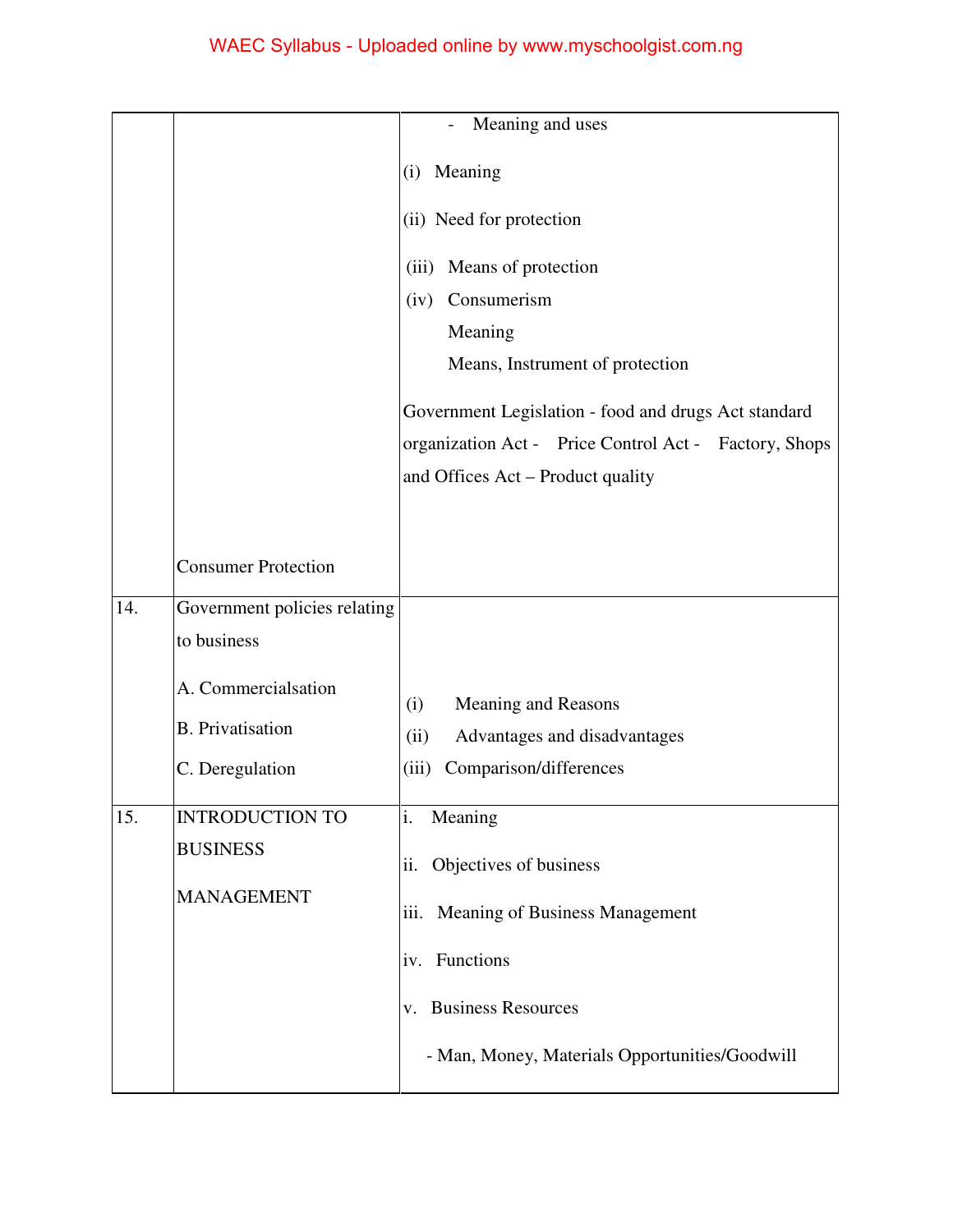|     |                                                             | vi. Structure of Business organizational setup            |
|-----|-------------------------------------------------------------|-----------------------------------------------------------|
|     |                                                             | Organisational chart, Departments, Functions              |
|     |                                                             | of each, Authority, Delegation of Authority               |
|     |                                                             | <b>Responsibility Span of Control</b>                     |
|     |                                                             | Meanings                                                  |
|     |                                                             | vii. Business and its environment Economical              |
|     |                                                             | Political Competition Technological etc                   |
|     |                                                             | Social responsibility of Business to the Society<br>viii. |
|     |                                                             | Importance of Inter and Intra departmental<br>ix.         |
|     |                                                             | communications                                            |
| 16. | <b>ECONOMIC GROUPINGS</b>                                   | i.<br>History                                             |
|     | <b>ECOWAS</b><br>А.                                         | ii. Membership                                            |
|     | <b>NIGERBASIN</b><br>B                                      | iii. Objectives                                           |
|     | <b>COMMISSION (NBC)</b>                                     | iv. Achievements                                          |
|     | LAKECHADBASIN<br>C.                                         | v. Problems/Obstacles                                     |
|     | <b>COMMISSION</b> (LCBC)                                    |                                                           |
|     | D. MANO-RIVER UNION                                         |                                                           |
|     | EUROPEAN UNION<br>Е.                                        |                                                           |
|     | <b>WEST AFRICAN</b><br>$F_{\cdot}$<br><b>CLEARING HOUSE</b> |                                                           |